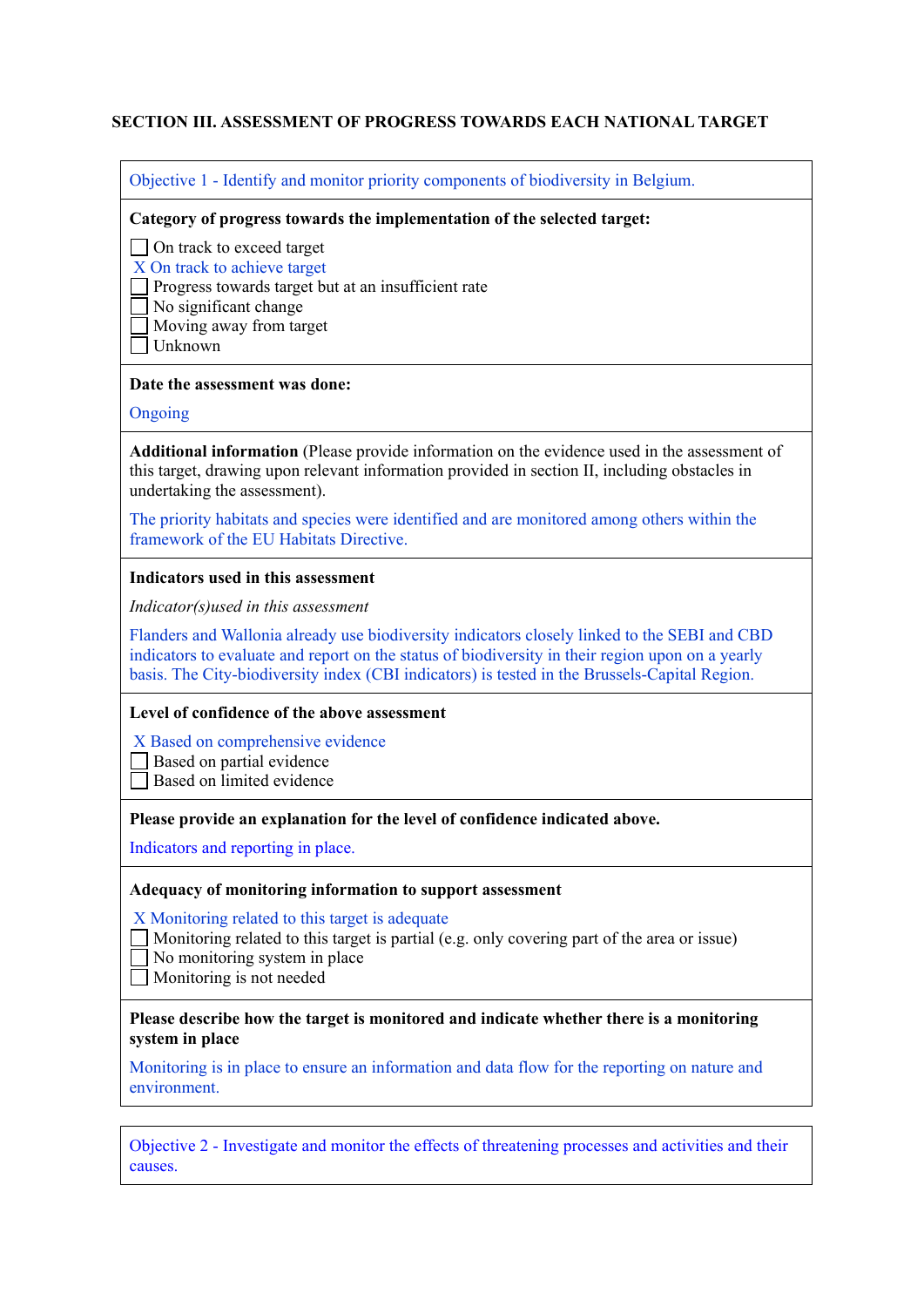### **Category of progress towards the implementation of the selected target:**

□ On track to exceed target

X On track to achieve target

 $\Box$  Progress towards target but at an insufficient rate

No significant change

Moving away from target

 $\exists$  Unknown

### **Date the assessment was done:**

**Ongoing** 

**Additional information** (Please provide information on the evidence used in the assessment of this target, drawing upon relevant information provided in section II, including obstacles in undertaking the assessment).

Threatening processes are monitored through specific types of indicators and are reported upon on a regular basis. The impacts of some threatening processes on biodiversity might nevertheless deserve closer monitoring as for example climate change, nitrogen and phosphorus depositions, land use changes.

# **Indicators used in this assessment**

*Indicator(s)used in this assessment*

Specific regional / federal indicators are used to follow up threatening processes.

### **Level of confidence of the above assessment**

X Based on comprehensive evidence

Based on partial evidence

□ Based on limited evidence

**Please provide an explanation for the level of confidence indicated above.**

Indicators and reporting in place.

### **Adequacy of monitoring information to support assessment**

X Monitoring related to this target is adequate

- Monitoring related to this target is partial (e.g. only covering part of the area or issue)
- No monitoring system in place
- Monitoring is not needed

### **Please describe how the target is monitored and indicate whether there is a monitoring system in place**

Monitoring is in place to ensure an information and data flow for the reporting on nature and environment.

Objective 3 - Maintain or restore biodiversity and ecosystem services in Belgium to a favourable conservation status.

**Category of progress towards the implementation of the selected target:**

On track to exceed target On track to achieve target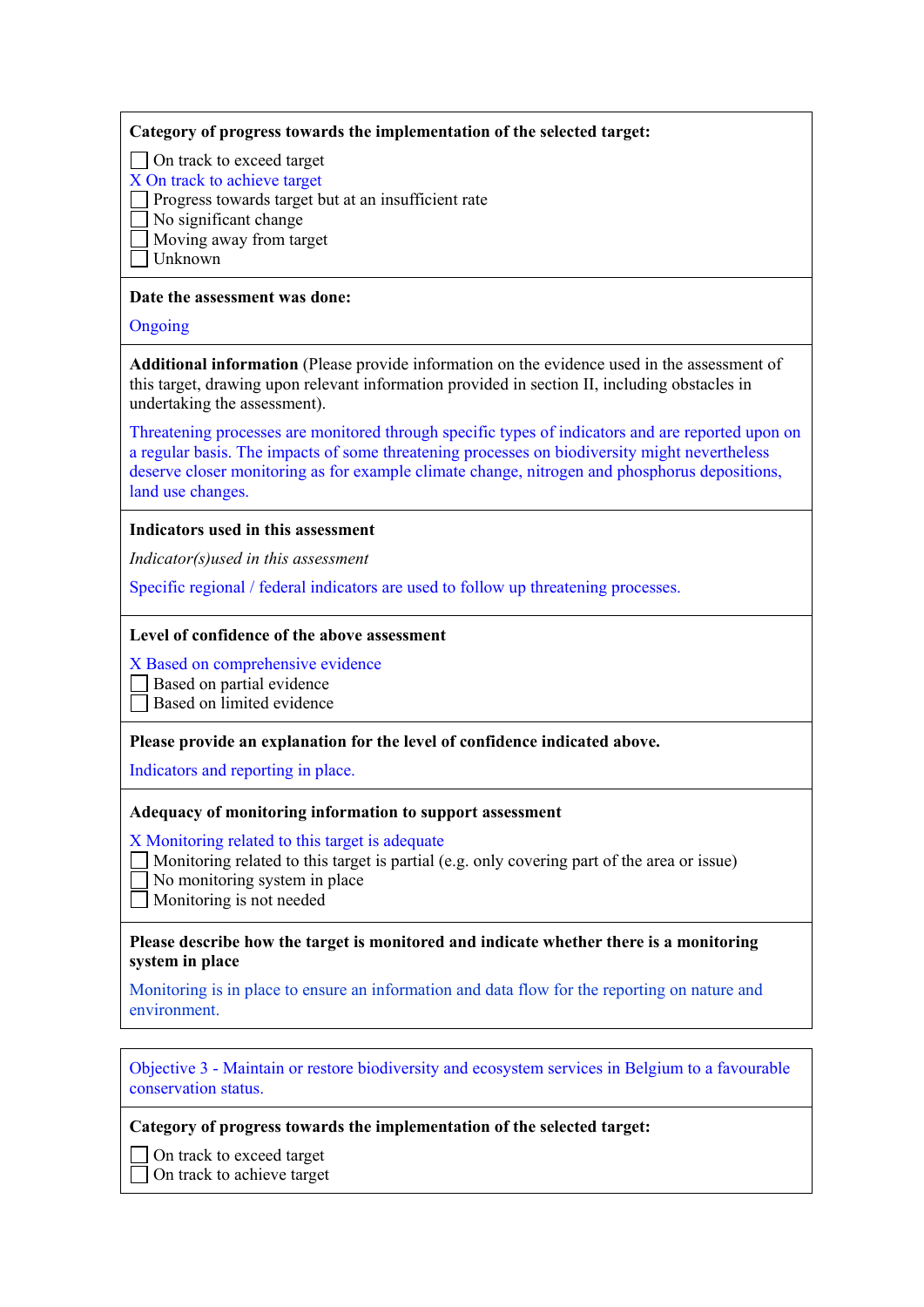X Progress towards target but at an insufficient rate X No significant change Moving away from target Unknown

#### **Date the assessment was done:**

#### **Ongoing**

**Additional information** (Please provide information on the evidence used in the assessment of this target, drawing upon relevant information provided in section II, including obstacles in undertaking the assessment).

According to the latest report on the conservation status of habitats and species covered by the Habitats Directive, 8.6% of the habitats' biogeographic assessments were favourable in 2013 in Belgium (EU 27: 16%). Furthermore, 17 % are considered to be unfavourable–inadequate (EU27: 47%) and 73 % are unfavourable – bad (EU27: 30%). As for the non-bird species, 19.2 % of the assessments were favourable in 2013 (EU 27: 23%) 26 % at unfavourable-inadequate (EU27: 42%) and 42% unfavourable-bad status (EU27: 18%). Moreover, 27% and 29.7% of the unfavourable assessments respectively for species and habitats were showing a positive trend in 2013.

For the period 2007-13, the Habitats Directive's Article 17 conservation status report for the Region of Wallonia indicated rapid area losses for two grassland habitat types, even inside Natura 2000 sites. On the other hand, the same report also indicated measurable improvements for less widespread but important habitat types in terms of biodiversity conservation, mostly attributable to LIFE-funded habitat restoration projects in the Ardennes region.

As far as birds are concerned, 66 % of the breeding species showed short-term increasing or stable population trends (for wintering species this figure was only 7 %.

High emission levels of farm-based nitrogen into Natura 2000 sites remains an issue of concern, particularly in the lowland parts of Belgium. A strategic nitrogen abatement programme is scheduled to be launched in Flanders and is expected to lead to a progressive reduction of nitrogen emissions into Natura 2000 sites over the coming decades.

Compared to the EU average, the number of complaints related to the EU Nature Directives is rather low in all Belgian regions.

Belgium has benefited from EU funding under LIFE-Nature, thanks to a strong network of Nature NGOs and public authorities pursuing a strong restoration agenda. Conservation strategies in Belgium are strongly based on land purchase and habitat restoration.

In early 2016, a LIFE Belgian Nature Integrated Project (BNIP) was granted, to support the implementation of the Prioritised Action Framework (PAF) of Flanders, Wallonia and the Federal Marine Division. This project will be focussing on measures aimed at the management of the Natura 2000 network, through improved governance, capacity building and collaboration between the Flemish, Walloon and Federal authorities. It also aims to improve stakeholder involvement, and to implement specific objectives such as developing integrated site management plans, monitoring and database systems.

Due to the extensive range of Natura 2000 sites restoration measures carried out since 2003 in the frame of six coordinated LIFE projects covering several thousands of hectares of peat bogs and wetlands in the Belgian Ardennes, the Belgian authorities were able to report, in 2013, significant positive trends in the conservation status of a dozen different habitat types and associated species protected by the EU Habitats Directive. Other large scale restoration and nature development projects under LIFE, INTERREG or regional programmes, are carried out along the Schelde river, the Zwin estuary, the coastal area and the Grensmaas.

Suggested action: undertake further efforts to ensure that the Natura 2000 network is managed towards favourable conservation status of protected habitats and species, especially by reducing the pressures from agriculture.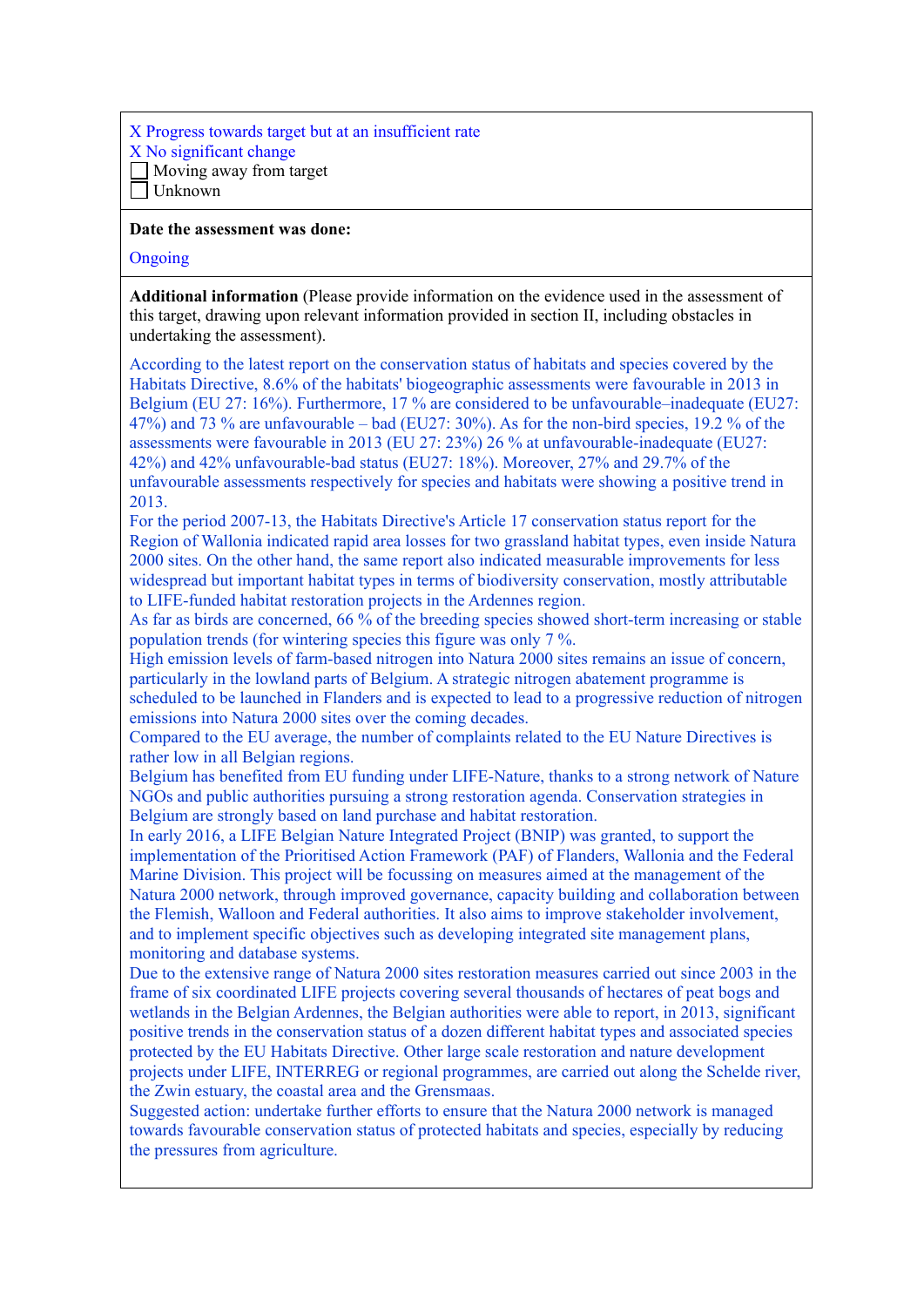[http://ec.europa.eu/environment/eir/pdf/report\\_be\\_en.pdf](http://ec.europa.eu/environment/eir/pdf/report_be_en.pdf)

#### **Level of confidence of the above assessment**

X Based on comprehensive evidence

Based on partial evidence

Based on limited evidence

### **Please provide an explanation for the level of confidence indicated above.**

Reporting is in place, among others in the framework of the Habitats Directive.

Objective 4 - Ensure and promote the sustainable use of components of biodiversity.

### **Category of progress towards the implementation of the selected target:**

□ On track to exceed target

□ On track to achieve target

X Progress towards target but at an insufficient rate

No significant change

Moving away from target

Unknown

### **Date the assessment was done:**

Ongoing

**Additional information** (Please provide information on the evidence used in the assessment of this target, drawing upon relevant information provided in section II, including obstacles in undertaking the assessment).

Efforts are being undertaken at the federal, regional and local levels, focussing among others on sustainable production and consumption, sustainable farming and fishing, biodiversity-friendly procurement criteria, the wise use of wetlands and forests, but at insufficient rates and levels to ensure habitats and species' favourable conservation status, thus although significant progress has been made, the implementation scale and rate both need to increase.

### **Level of confidence of the above assessment**

Based on comprehensive evidence

X Based on partial evidence

Based on limited evidence

### **Adequacy of monitoring information to support assessment**

Monitoring related to this target is adequate

X Monitoring related to this target is partial (e.g. only covering part of the area or issue)

- $\Box$  No monitoring system in place
- Monitoring is not needed

# Objective 5 - Improve the integration of biodiversity concerns into all relevant sectoral policies.

### **Category of progress towards the implementation of the selected target:**

□ On track to exceed target

□ On track to achieve target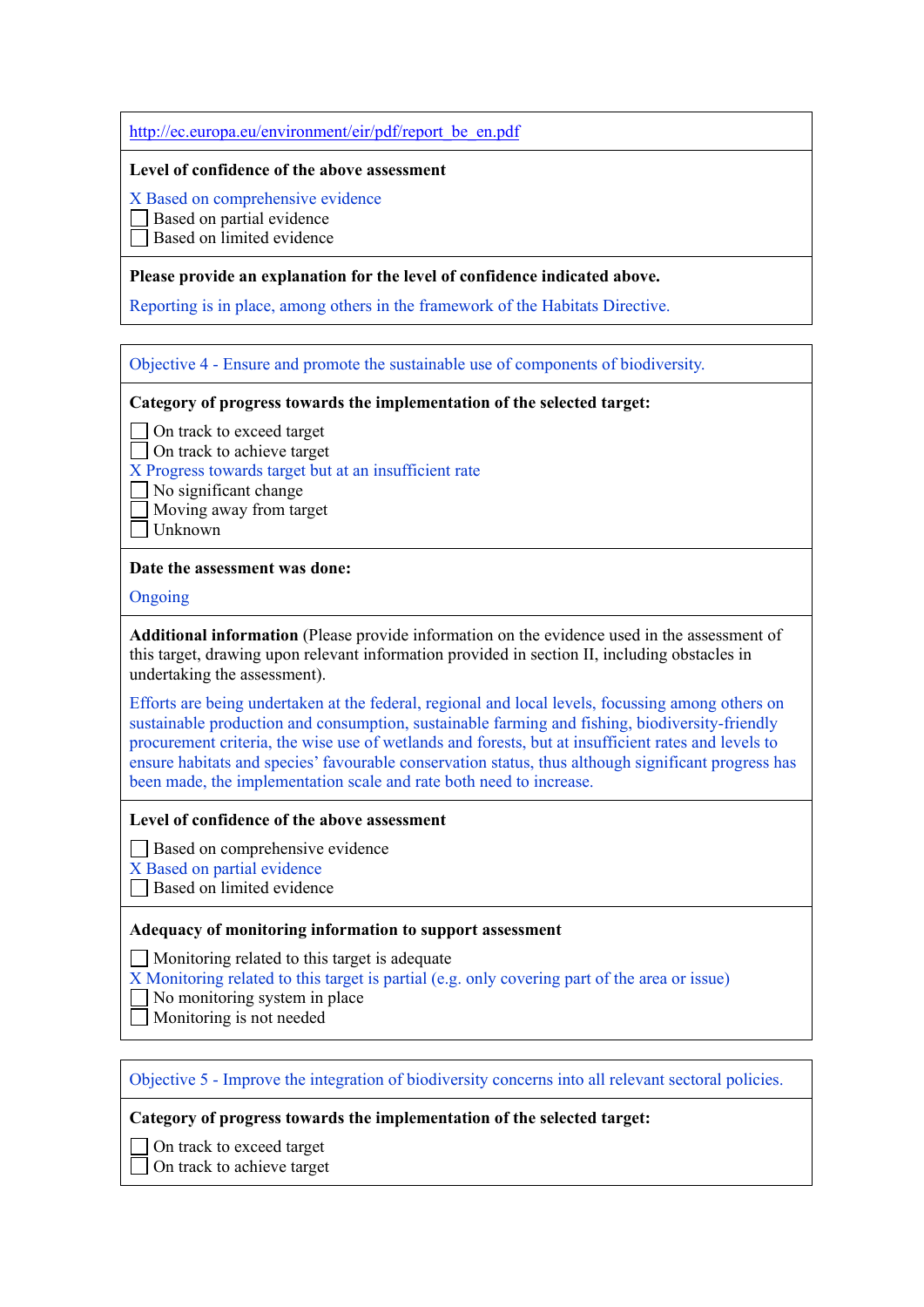| X Progress towards target but at an insufficient rate |
|-------------------------------------------------------|
| $\Box$ No significant change                          |
| $\Box$ Moving away from target                        |
| $\Box$ Unknown                                        |

#### **Date the assessment was done:**

#### Ongoing

**Additional information** (Please provide information on the evidence used in the assessment of this target, drawing upon relevant information provided in section II, including obstacles in undertaking the assessment).

Efforts are being undertaken, mainly at the regional and federal level, focussing among others on the integration of biodiversity concerns into land-use planning, infrastructure, energy production, trade and transport, … More recently, efforts are increasing in relation to business and biodiversity. Although progress is made, the scale and range need to be enlarged a lot.

#### **Indicators used in this assessment**

*Indicator(s)used in this assessment*

<Indicator(s) used> Please provide a list of indicators used for the assessment of this target

or:

No indicator used

#### **Please describe any other tools or means used for assessing progress**

<Text entry>

**Relevant websites, web links and files** (Please use this field to indicate any relevant websites, web links or documents where additional information related to this assessment can be found).

<Add link> <Add file>

### **Level of confidence of the above assessment**

Based on comprehensive evidence

Based on partial evidence

 $\Box$  Based on limited evidence

### **Please provide an explanation for the level of confidence indicated above.**

<Text entry>

### **Adequacy of monitoring information to support assessment**

Monitoring related to this target is adequate

- Monitoring related to this target is partial (e.g. only covering part of the area or issue)
- No monitoring system in place
- Monitoring is not needed

Objective 6 - Promote and contribute to an equitable access to and sharing of benefits arising from the use of genetic resources.

### **Category of progress towards the implementation of the selected target:**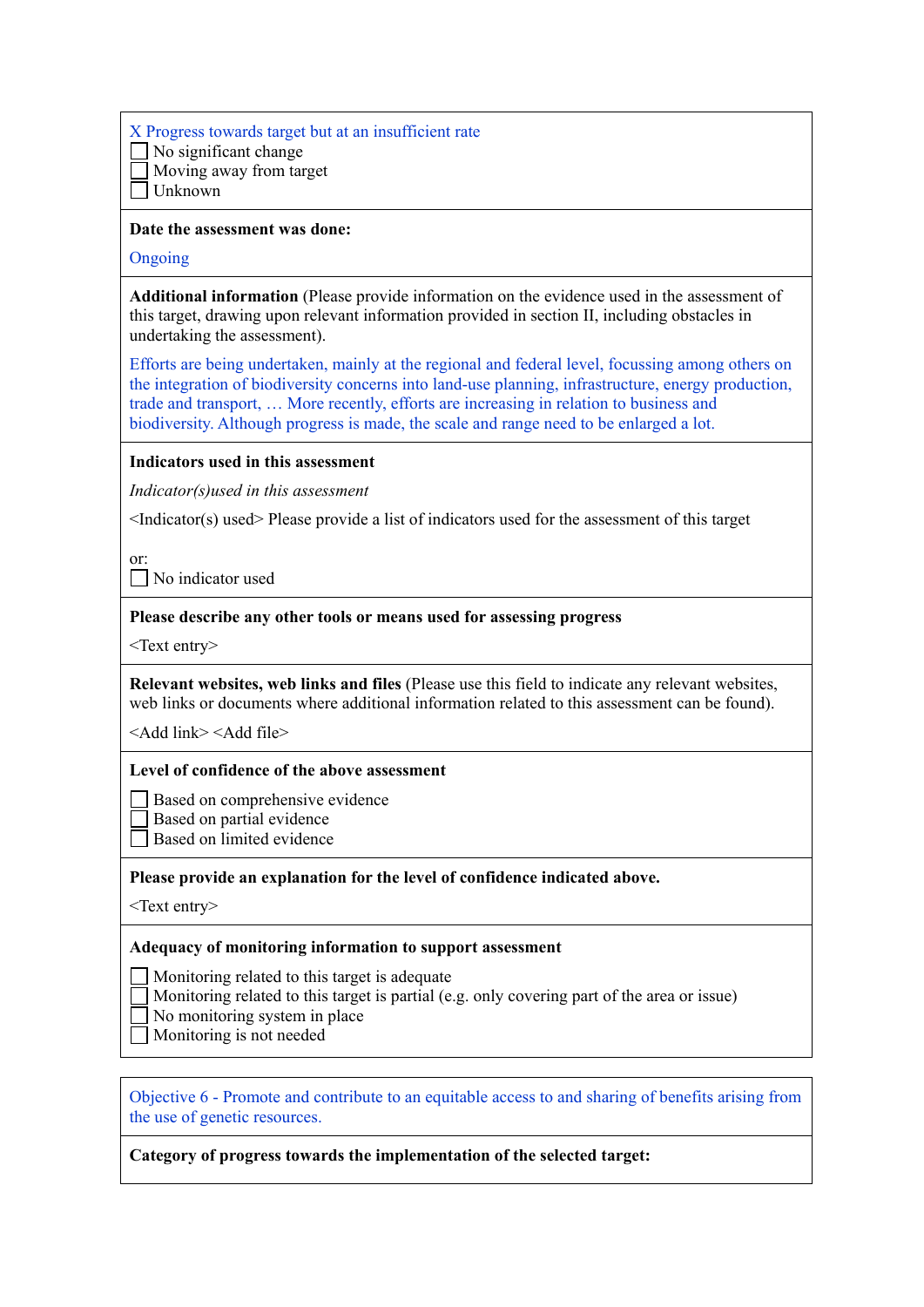On track to exceed target  $\Box$  On track to achieve target

X Progress towards target but at an insufficient rate

 $\Box$  No significant change

Moving away from target

Unknown

### **Date the assessment was done:**

Ongoing

**Additional information** (Please provide information on the evidence used in the assessment of this target, drawing upon relevant information provided in section II, including obstacles in undertaking the assessment).

The Nagoya Protocol on Access to Genetic Resources and the Fair and Equitable Sharing of Benefits Arising from their Utilization has been ratified by Belgium. Within the limits of the decisions already taken at the international and European level, the competent Belgian authorities are now proceeding with the development of legal measures in order to enable its implementation.

**Please describe any other tools or means used for assessing progress**

Belgian Contact Group on ABS.

### **Adequacy of monitoring information to support assessment**

Monitoring related to this target is adequate

Monitoring related to this target is partial (e.g. only covering part of the area or issue)

 $\Box$  No monitoring system in place

X Monitoring is not needed

Objective 7 - Improve and communicate scientific knowledge on biodiversity and ecosystem services.

# **Category of progress towards the implementation of the selected target:**

□ On track to exceed target

- X On track to achieve target
- Progress towards target but at an insufficient rate
	- No significant change
	- Moving away from target
- Unknown

# **Date the assessment was done:**

Ongoing

**Additional information** (Please provide information on the evidence used in the assessment of this target, drawing upon relevant information provided in section II, including obstacles in undertaking the assessment).

Scientific reports and assessments are published very frequently at the regional, federal and national levels. Ecosystems and their services are reported upon and valuated, by some actors as well as the Belgian Biodiversity Platform. Efforts are also dedicated to the improvement of the science-policy interface. Communication is widely performed through websites, media tools as facebook and twitter, and other means.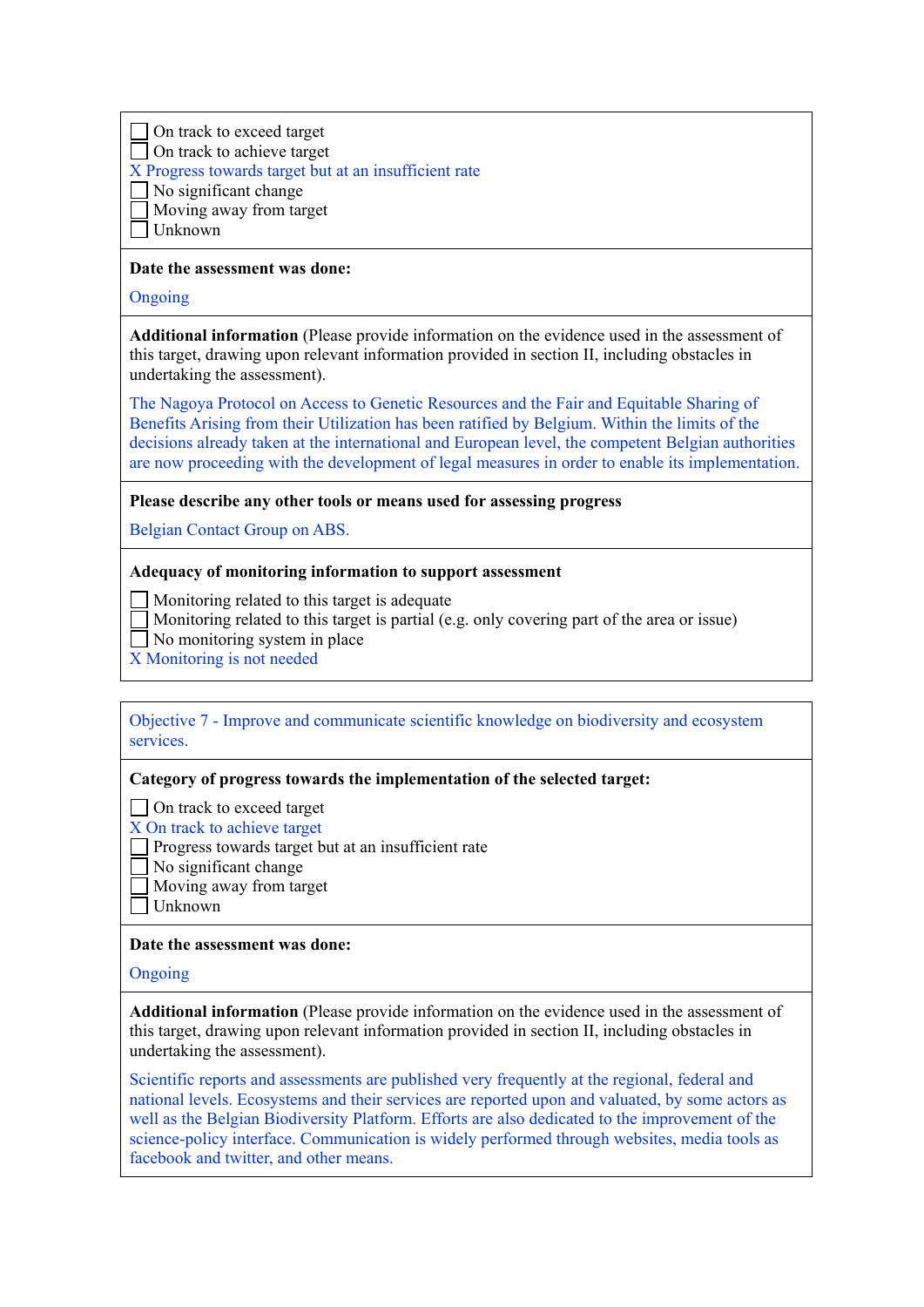### **Level of confidence of the above assessment**

Based on comprehensive evidence

X Based on partial evidence

Based on limited evidence

#### **Adequacy of monitoring information to support assessment**

Monitoring related to this target is adequate

Monitoring related to this target is partial (e.g. only covering part of the area or issue)

 $\Box$  No monitoring system in place

X Monitoring is not needed

Objective 8 - Involve the community through communication, education, public awareness and training.

**Category of progress towards the implementation of the selected target:**

◯ On track to exceed target

 $\Box$  On track to achieve target

X Progress towards target but at an insufficient rate

- $\Box$  No significant change
- Moving away from target
- $\Box$  Unknown

#### **Date the assessment was done:**

#### Ongoing

**Additional information** (Please provide information on the evidence used in the assessment of this target, drawing upon relevant information provided in section II, including obstacles in undertaking the assessment).

Communication, Education and Public Awareness activities are undertaken by the National Focal Point, by the three regions and by the federal administration, as well as by numerous stakeholders (universities, scientific institutions, NGOs, provincial and local authorities) each in their field of competence. Biodiversity is more and more integrated in school courses as well as proposed to children and youth through other actions and means.

The CHM partnership initiative contains a special Public Awareness component for partner countries. Between 2009-2013, 13 small projects to raise public awareness in partner countries have been implemented in 9 countries thanks to the support of the Belgian Development Cooperation.

La stratégie #BeBiodiversity vise à déplacer les marchés vers des produits plus respectueux de la biodiversité en faisant jouer l'offre et la demande. Cette stratégie vise donc à mobiliser les citoyens-consommateurs et les entreprises pour promouvoir un approvisionnement en matières premières durables, compatibles avec la protection de la biodiversité dans les pays d'origine.

Une campagne de communication a vu le jour en 2017 pour sensibiliser, éduquer et mobiliser les citoyens-consommateurs et les entreprises tout en leur donnant les moyens de choisir des produits et producteurs plus respectueux de la biodiversité de manière informée. Divers outils de communications et activations des réseaux sociaux sont utilisés :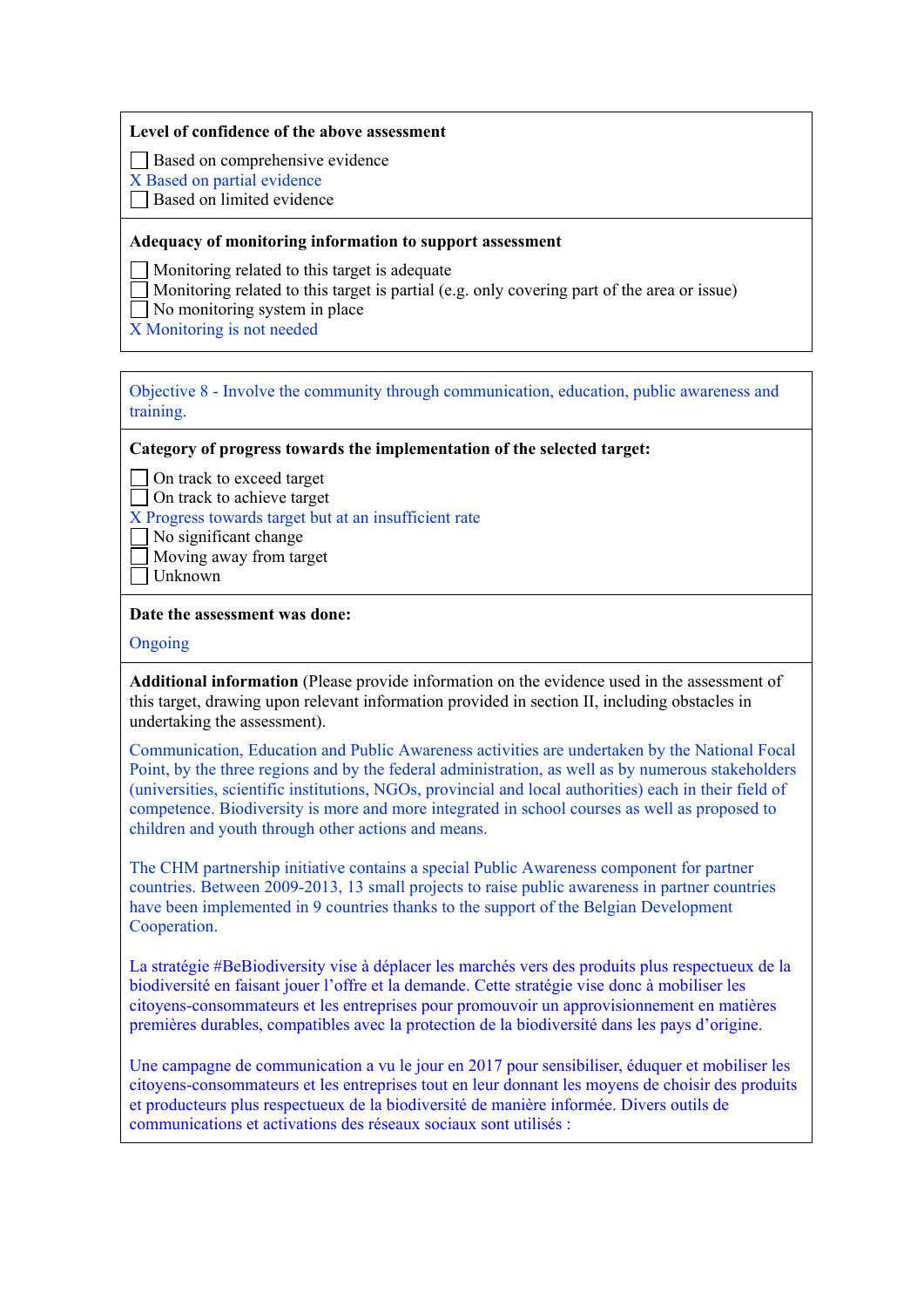- Un site web de campagne [\(https://bebiodiversity.be\)](https://bebiodiversity.be/) a été développé qui regorge d'information mais également de gestes pour préserver la biodiversité. Quatre vidéos d'accroche ont été lancées en 2017 pour l'inauguration de la stratégie et de la campagne.
- Cinq vidéos d'animation qui expliquent, entre autres, le lien entre la consommation ordinaire et les menaces pesant sur la biodiversité et les écosystèmes ont été créées. Ces vidéos d'animation, disponibles en anglais, français et néerlandais sur la chaîne YouTube #BeBiodiversity, ont été un franc succès: elles ont été visionnées plus de 500 000 fois sur Facebook et plus de 130 000 fois sur YouTube. La vidéo « Quel est le lien entre le sushi et une tortue » a remporté le Golden Green Award au 7ème festival des Deauville Green Awards, en juin 2018.

Pour mieux connaître les habitudes de consommation des citoyens-consommateurs et leur impact sur la nature, un quizz été lancé fin 2018 avec pour objectifs de :

- o continuer à sensibiliser ;
- o commencer la phase de mobilisation notamment avec en 2019 avec une Fête des Voisins Biodiversité ;
- o dégager des tendances de consommation
- o mieux cibler les prochaines communications « consommateur » ;
- o étayer la communication, influencer et mobiliser les entreprises.

Cinq animaux totem ont été choisis pour définir le profil de consommation et des petits conseils faciles à mettre en place au quotidien sont proposés.

- Après le succès de la campagne de communication auprès des citoyens, une campagne visant spécifiquement les entreprises sera lancée au début de l'année 2019. Cette campagne coïncidera avec le lancement d'un outil web aidant les entreprises à choisir et mettre en œuvre des actions en faveur de la biodiversité (BiodiversiTree – voir cidessous)). Quatre entreprises pionnières (Belvas, Amanprana, Ecosem et Tilman) ainsi que la Régie des bâtiments (service publique) sont partenaires dans ce projet et aide au développement des outils :
	- o Une page spéciale 'entreprises' a été développée sur notre site web de campagne [\(https://bebiodiversity.be/que-puis-je-faire-en-tant-quentreprise/\)](https://bebiodiversity.be/que-puis-je-faire-en-tant-quentreprise/).
	- o Des vidéos de promotions des entreprises pionnières sont lancées pour inciter d'autres entreprises à s'engager dans la préservation de la biodiversité. Elle sont disponibles sur le site web [\(https://bebiodiversity.be/que-puis-je-faire-en-tant-quentreprise/\)](https://bebiodiversity.be/que-puis-je-faire-en-tant-quentreprise/).

En parallèle, cette stratégie vise à agir au niveau de l'offre pour sensibiliser et aider les entreprises à entreprendre une démarche volontaire de préservation de la biodiversité et des services écosystémiques :

Les entreprises et organisations qui désirent contribuer à la préservation de la biodiversité pourront compter sur le BiodiversiTree pour les guider dans la détermination des actions : du choix des partenaires/experts qui pourront les accompagner à la valorisation des investissements réalisés pour adapter leurs terrains, infrastructures, achats et processus. Les entités fédérale et régionales ont ainsi développé pour la Belgique cette plateforme web (BiodiversiTree) qui permet aussi l'échange d'informations mettant en avant les actions concrètes car pour mobiliser les entreprises rien de tel que des exemples réalisés par d'autres entreprises ! Cette plateforme est également un outil de sensibilisation afin de permettre à chacun de se poser des questions sur sa marge de manœuvre au sein de son organisation. (https://biodiversitree.be).

Formations 'Biodiversité et services écosystémiques' vers divers publics cibles (entreprises, délégués syndicaux notamment comme relais auprès de leur entreprises, organisations publiques …) et divers secteurs (économie, mobilité-transport (maritime, ferroviaire), EMAS). Ces formations ont connu un vif succès et ont permis, dans un premier temps, de mieux comprendre les concepts de biodiversité et de services écosystémiques. La démarche visait aussi à permettre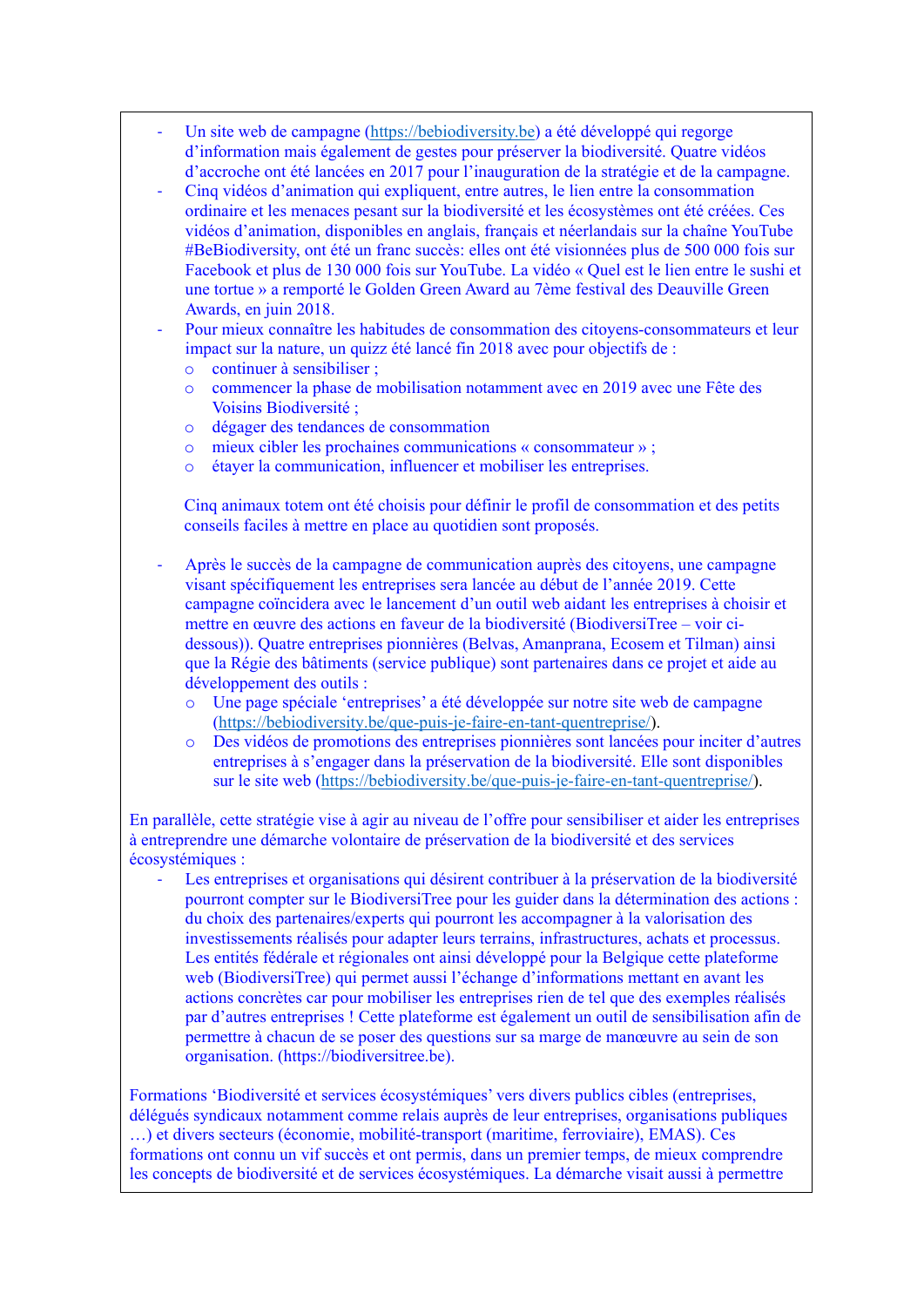de mieux appréhender les relations et les dépendances entre le groupe cible et la biodiversité afin de pouvoir identifier les mesures pour minimiser les impacts négatifs, ainsi que les opportunités potentielles à saisir.

La thématique « Biodiversité et entreprises » est appréhendée de deux façons :

- En mettant l'accent sur la biodiversité locale dans ou autour de l'entreprise : en préservant la faune et la flore locales, l'entreprise se concentre sur le développement de bonnes relations avec les entités voisines, associations ou clients, sur son image, sur les questions de santé. Dans certains cas, l'entreprise peut en retirer des avantages sur le plan économique. On songe ici au principe des toitures vertes isolantes, aux installations de recyclage de l'eau, à l'exploitation forestière responsable, à la pêche et à l'agriculture durables, etc.
- En axant la politique de l'entreprise sur les chaînes de production dont elle fait partie : en effet, bien souvent, les décisions prises par une entreprise ont un impact non pas sur la biodiversité locale mais sur la biodiversité présente ailleurs dans le monde. Il est ainsi possible de limiter les impacts de la chaîne de production sur la biodiversité, notamment via l'utilisation de matières premières durables (soja, sucre obtenu via des pratiques culturales durables) ou, indirectement, via une diminution des émissions / pollutions, qui constituent une menace pour la biodiversité. C'est dans ce contexte que la biodiversité s'inscrit dans le cadre plus large de la responsabilité sociétale des entreprises. Les entreprises engagées qui disposent par exemple d'un système de gestion de l'environnement, peuvent, par le biais de cet instrument et sur une base systématique, suivre les évolutions en la matière.

### **Level of confidence of the above assessment**

Based on comprehensive evidence

X Based on partial evidence

 $\Box$  Based on limited evidence

### **Please provide an explanation for the level of confidence indicated above.**

<Text entry>

### **Adequacy of monitoring information to support assessment**

Monitoring related to this target is adequate

Monitoring related to this target is partial (e.g. only covering part of the area or issue)

X No monitoring system in place

Monitoring is not needed

### **Please describe how the target is monitored and indicate whether there is a monitoring system in place**

On an irregular basis studies on the people's knowledge about biodiversity and its importance are conducted.

Objective 9 - Strengthen the biodiversity-related regulatory framework and ensure the implementation of, compliance with and enforcement of biodiversity related legislations.

### **Category of progress towards the implementation of the selected target:**

On track to exceed target

 $\Box$  On track to achieve target

X Progress towards target but at an insufficient rate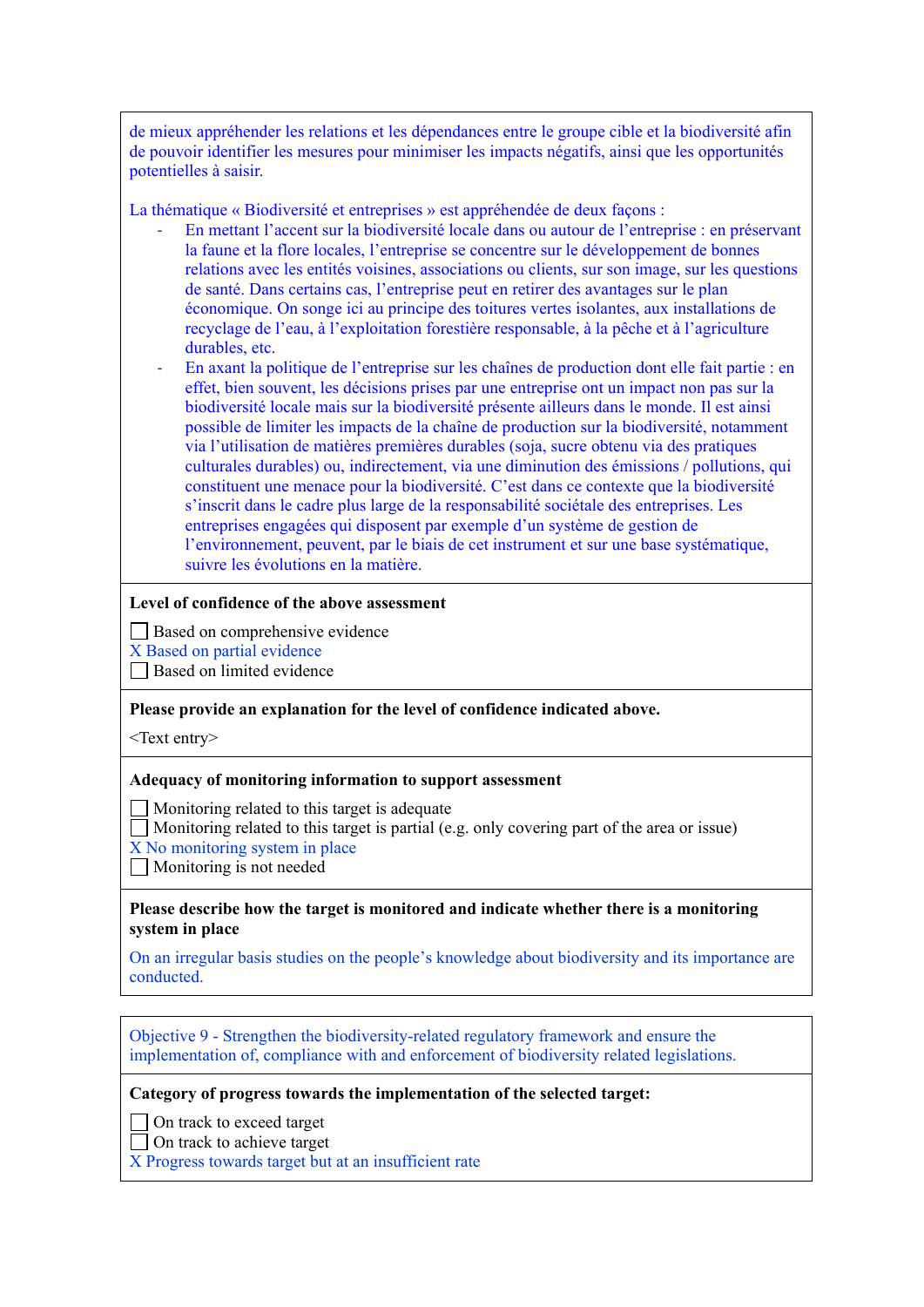No significant change Moving away from target Unknown

#### **Date the assessment was done:**

Ongoing

**Additional information** (Please provide information on the evidence used in the assessment of this target, drawing upon relevant information provided in section II, including obstacles in undertaking the assessment).

Legislative and enforcement means and efforts need to be stepped up, although this is not an easy task seen the fragmentation of competences in relation to biodiversity matters and seen the number of legislative bodies within the country.

### **Adequacy of monitoring information to support assessment**

 $\Box$  Monitoring related to this target is adequate

- $\Box$  Monitoring related to this target is partial (e.g. only covering part of the area or issue)
- X No monitoring system in place
- Monitoring is not needed

Objective 10 - Ensure a coherent implementation of / and between biodiversity-related commitments and agreements.

**Category of progress towards the implementation of the selected target:**

◯ On track to exceed target

□ On track to achieve target

X Progress towards target but at an insufficient rate

No significant change

Moving away from target

 $\Box$  Unknown

#### **Date the assessment was done:**

Ongoing

**Additional information** (Please provide information on the evidence used in the assessment of this target, drawing upon relevant information provided in section II, including obstacles in undertaking the assessment).

Although a lot of efforts are already performed, more concertation, coordination and willingness are needed between all the biodiversity-, desertification- and climate change-related entities. Adequate mainstreaming of biodiversity issues in renewable energy measures related to climate change mitigation is lacking.

### **Indicators used in this assessment**

*Indicator(s)used in this assessment*

<Indicator(s) used> Please provide a list of indicators used for the assessment of this target

or:

No indicator used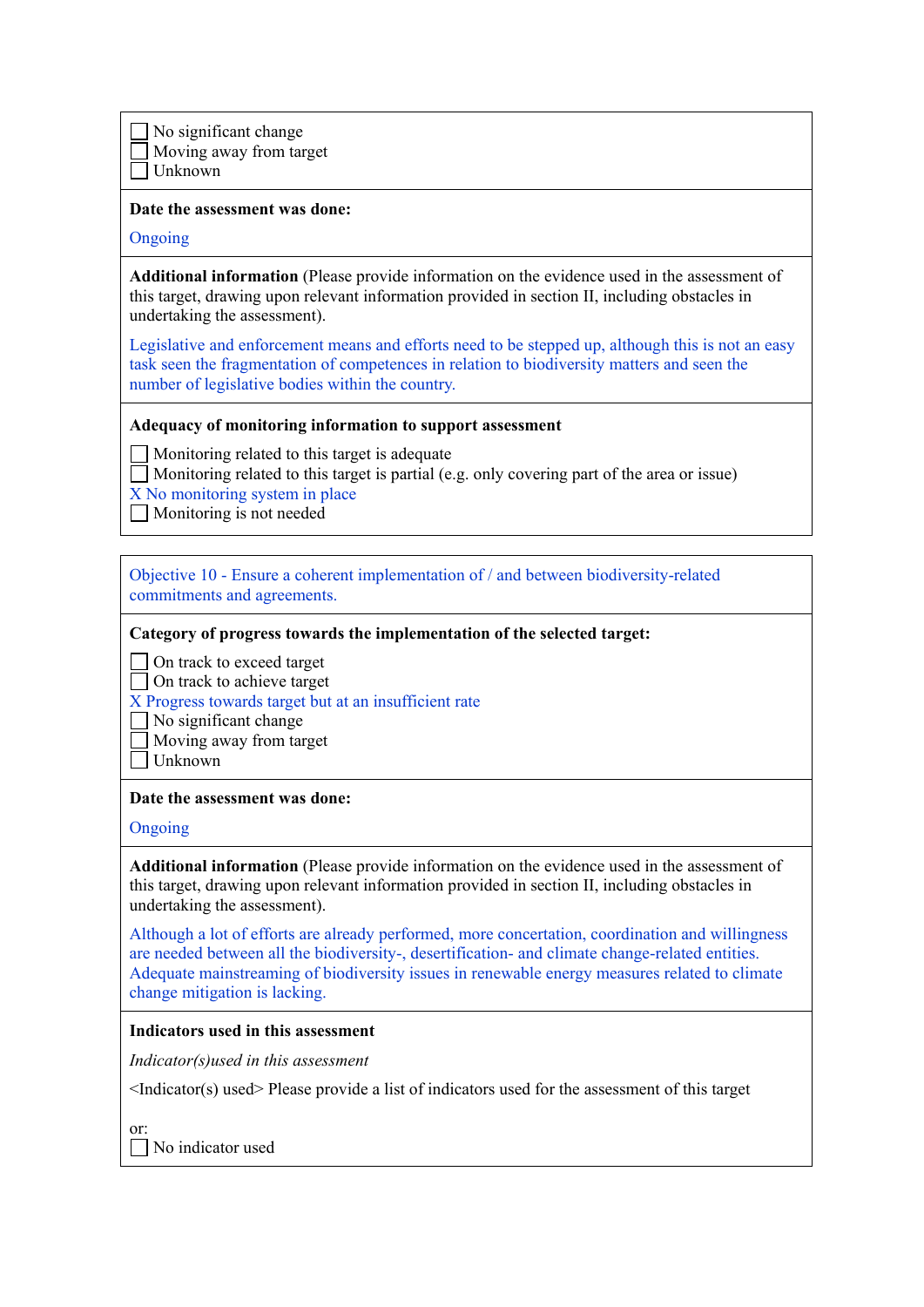### **Please describe any other tools or means used for assessing progress**

Among others observations and assessments made during (infra-)national Steering Committee and Working Group meetings.

#### **Level of confidence of the above assessment**

Based on comprehensive evidence

X Based on partial evidence

 $\Box$  Based on limited evidence

### **Adequacy of monitoring information to support assessment**

Monitoring related to this target is adequate

- Monitoring related to this target is partial (e.g. only covering part of the area or issue)
- | No monitoring system in place
- X Monitoring is not needed

### Objective 11 - Ensure continued and effective international cooperation for the protection of biodiversity.

### **Category of progress towards the implementation of the selected target:**

□ On track to exceed target

□ On track to achieve target

X Progress towards target but at an insufficient rate

 $\Box$  No significant change

Moving away from target

 $\Box$  Unknown

# **Date the assessment was done:**

Ongoing

**Additional information** (Please provide information on the evidence used in the assessment of this target, drawing upon relevant information provided in section II, including obstacles in undertaking the assessment).

Several cooperation projects are undertaken by different Belgian entities. Belgium is member of the Consortium of Scientific Partners of the CBD as well as of the Coalition of the Willing on Pollinators. Development cooperation projects are mainly performed with African countries, but also with South-American and Asian ones. Although funding and means were increased already, much more could and should be done.

### **Level of confidence of the above assessment**

Based on comprehensive evidence

X Based on partial evidence

Based on limited evidence

### **Adequacy of monitoring information to support assessment**

Monitoring related to this target is adequate

X Monitoring related to this target is partial (e.g. only covering part of the area or issue)

 $\Box$  No monitoring system in place

Monitoring is not needed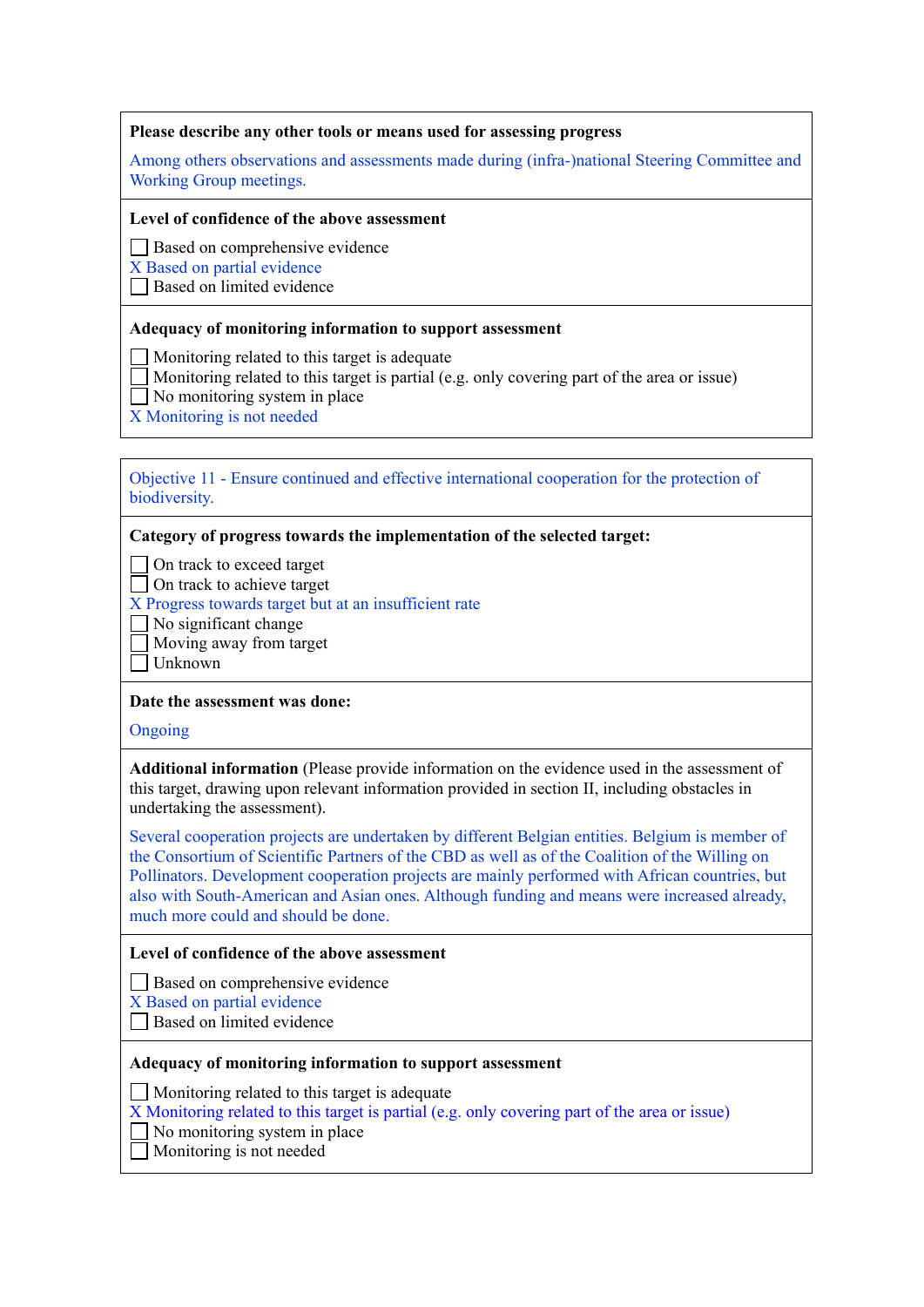Objective 12 - Influence the international agenda within biodiversity-related conventions.

#### **Category of progress towards the implementation of the selected target:**

□ On track to exceed target

- X On track to achieve target
- $\Box$  Progress towards target but at an insufficient rate

No significant change

Moving away from target

Unknown

### **Date the assessment was done:**

### Ongoing

**Additional information** (Please provide information on the evidence used in the assessment of this target, drawing upon relevant information provided in section II, including obstacles in undertaking the assessment).

Since the adoption of the NBS, Belgium continued to be involved at the forefront of the biodiversity-related conventions and actively participate in all important meetings. Belgium has also chosen biodiversity and climate as priority themes for the environment during its EU Presidency. The Belgian negotiating team is highly valued by and within EU-level and international meetings as illustrated by the numerous chair positions.

### **Level of confidence of the above assessment**

Based on comprehensive evidence

X Based on partial evidence

Based on limited evidence

# **Adequacy of monitoring information to support assessment**

Monitoring related to this target is adequate

- Monitoring related to this target is partial (e.g. only covering part of the area or issue)
- $\Box$  No monitoring system in place
- X Monitoring is not needed

### Objective 13 - Enhance Belgium's efforts to integrate biodiversity concerns into relevant international organisations and programmes.

### **Category of progress towards the implementation of the selected target:**

□ On track to exceed target

□ On track to achieve target

Progress towards target but at an insufficient rate

- X No significant change
- Moving away from target
- $\Box$  Unknown

### **Level of confidence of the above assessment**

Based on comprehensive evidence

- Based on partial evidence
- X Based on limited evidence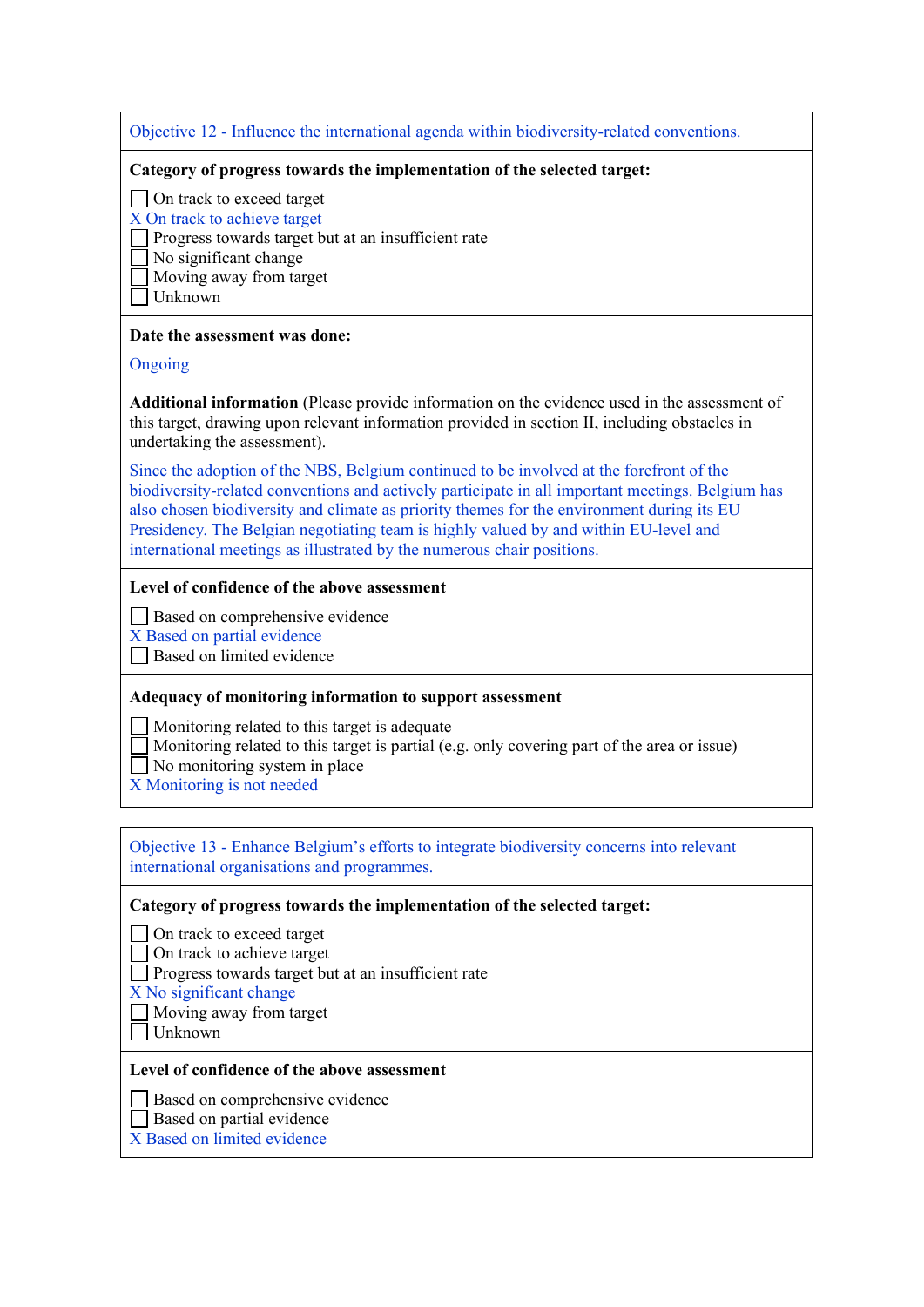#### **Adequacy of monitoring information to support assessment**

Monitoring related to this target is adequate

- Monitoring related to this target is partial (e.g. only covering part of the area or issue)
- $\Box$  No monitoring system in place
- X Monitoring is not needed

### Objective 14 - Promote the commitment of cities, provinces and other local authorities in the implementation of the Biodiversity Strategy 2020.

### **Category of progress towards the implementation of the selected target:**

- □ On track to exceed target
- X On track to achieve target
- Progress towards target but at an insufficient rate
- No significant change
	- Moving away from target
- $\Box$  Unknown

### **Date the assessment was done:**

**Ongoing** 

**Additional information** (Please provide information on the evidence used in the assessment of this target, drawing upon relevant information provided in section II, including obstacles in undertaking the assessment).

Flanders and Wallonia have programmes in place to stimulate nature and biodiversity plans and actions by local authorities / municipalities. Provinces have substantial competences on nature and biodiversity. Brussels is a green capital with its part of the Sonian Forest, parks, gardens, the green and blue network. It elaborated and implements a nature plan.

### **Level of confidence of the above assessment**

X Based on comprehensive evidence

- Based on partial evidence
- Based on limited evidence

### **Please provide an explanation for the level of confidence indicated above.**

<Text entry>

### **Adequacy of monitoring information to support assessment**

Monitoring related to this target is adequate

- Monitoring related to this target is partial (e.g. only covering part of the area or issue)
- No monitoring system in place
- X Monitoring is not needed

# Objective 15 - Ensure the provision of adequate resources for biodiversity.

### **Category of progress towards the implementation of the selected target:**

- ◯ On track to exceed target
- On track to achieve target
- Progress towards target but at an insufficient rate